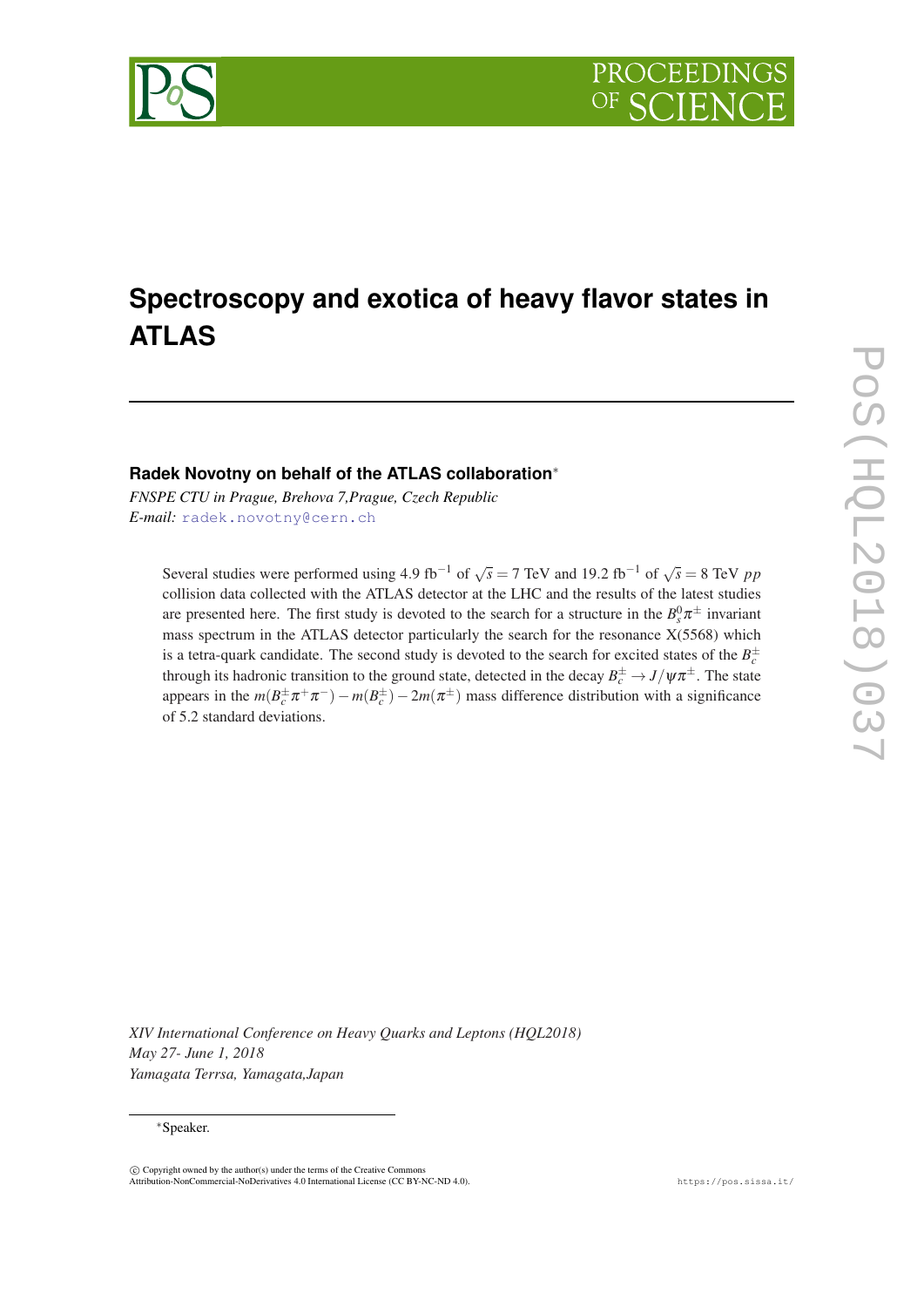## 1. Search for the state X(5568) $\rightarrow$   $B^0_s \pi^{\pm}$

### 1.1 Introduction

In early 20[1](#page-6-0)6, the  $D\emptyset$  collaboration [1] announced the evidence of a narrow structure referred to as  $X(5568)$ , in  $B_y^0 \pi^{\pm}$  spectrum in  $p\bar{p}$  collisions at  $\sqrt{s} = 1.96$  TeV center-of-mass energy. The most probable explanation of such as an exotic state would be a hadron composed of four quarks  $(b, s, u, d)$ . This exotic state would be very important for understanding of the production mechanism of multiquark objects and in the case of the tightly bound di-quark anti-diquark pair, this may provide an additional information to strong interaction potential.

The D0 collaboration reported the signal with 5.1  $\sigma$  significance with invariant mass  $m =$  $5567.8 \pm 2.9(\text{stat})_{-1.9}^{+0.9}(\text{syst})$  MeV/c<sup>2</sup> and natural width  $\Gamma = 21.9 \pm 6.4(\text{stat})_{-2.5}^{+5.0}(\text{syst})$  MeV/c<sup>2</sup>. The ratio  $\rho_X$  of the yield of X(5568) to the yield of the  $B_s^0$  meson for a transverse momentum range  $10 < p_T(B_s^0) < 30$  GeV was measured to be  $0.086 \pm 0.019$  (stat)  $\pm 0.014$  (syst).

This result from the DØ collaboration was further investigated by the LHCb [[2](#page-6-0)], CMS [[3](#page-6-0)] and CDF [\[4](#page-6-0)] collaborations. As none of these experiments saw any evidence of the reported state  $X(5568)$ , each published an upper limit on 95% CL of the relative production rate  $\rho_X$ . Recently, the D $\emptyset$  collaboration published further evidence for the X(5568) resonance in the decay sequence  $X \to B_s^0 \pi^{\pm}$ ,  $B_s^0 \to \mu^{\mp} \nu D_s^{\pm}$ ,  $D_s^{\pm} \to \phi \pi^{\pm}$  [\[5\]](#page-6-0), which is consistent with their previous measurement.

In parallel to these measurements, search for  $X(5568) \to B_s^0 \pi^{\pm}$  was performed with the AT-LAS detector [\[6\]](#page-6-0). The results of the analysis are presented in following sections in more detail.

### 1.2 Data and candidate selection

The studies were made on a data sample recorded with the ATLAS detector [[7](#page-6-0)] at Large Hadron Collider corresponding to the 4.9 fb<sup>-1</sup> of *pp* collision data at  $\sqrt{s} = 7$  TeV and 19.5 fb<sup>-1</sup> at  $\sqrt{s} = 8$  TeV. To study the detector response, to estimate backgrounds and to model systematic effects several Monte Carlo (MC) simulations were used. The grand sample of  $12 \cdot 10^6$   $B_s^0 \rightarrow J/\psi \phi$ and  $1 \cdot 10^6$  of  $B_s^0 \pi^{\pm}$  events were generated using Pythia 8.18 tuned with ATLAS data.

In order to select  $B_s^0 \pi^{\pm}$  candidate, events collected with di-muon triggers were used, which are based on  $J/\psi \rightarrow \mu^+\mu^-$  identification with  $p_T$  threshold of either 4 or 6 GeV and at least one reconstructed primary vertex (PV) formed from at least six inner detector (ID) tracks. For the selection of  $B_s^0 \to J/\psi \phi$  candidates, the kaon tracks with  $p_T$  greater than 1 GeV are required and only the best  $\chi^2$  candidates with  $\chi^2/\text{d.o.f.} < 3$  are taken for further analysis. To reduce the background from the events with a  $J/\psi$  produced directly in pp collision, the  $t > 0.2$  ps cut is applied.

To form the  $B_s^0 \pi^{\pm}$  candidate, only  $B_s^0$  events with a reconstructed mass in the signal region of 5346.6 − 5386.6 MeV are included and combined with pion tracks forming a common PV. To maximize the  $B_s^0 \pi^{\pm}$  signal to the background ratio, only tracks with transverse momentum  $p_T > 500$  MeV are used. The detailed description of the selection cuts can be found in [[6](#page-6-0)].

#### 1.3 Fit to data

The first step was to make the background study in a similar way that the  $D\theta$  collaboration did and to establish the best background model using real data and MC generated sample. Based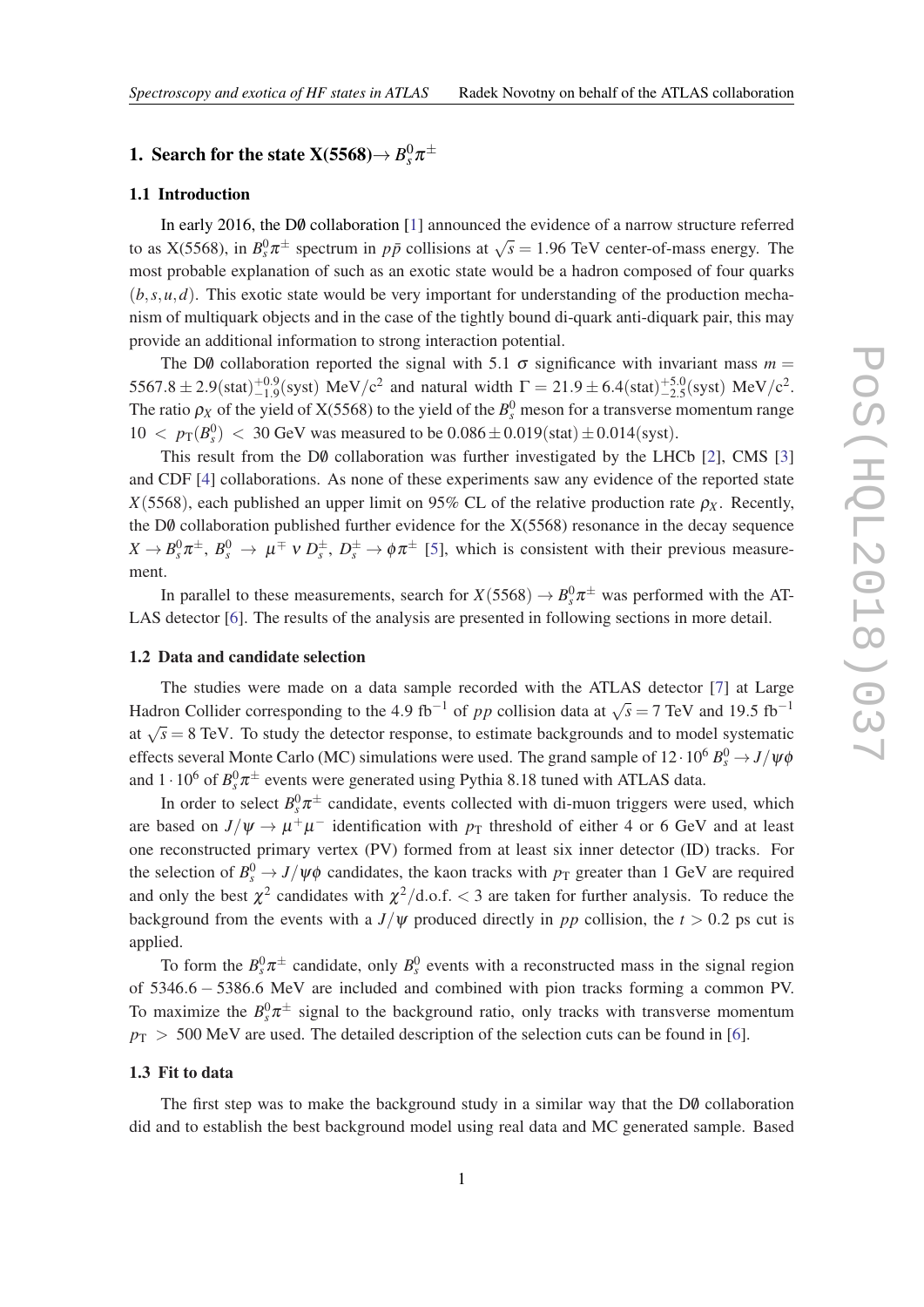on a background study, the background model described in [\[6](#page-6-0)] was used as default. The signal PDF  $F_{sig}(m(B_s^0 \pi^{\pm}))$  is defined as a convolution of an S-wave Breit-Wigner(BW) distribution with a detector resolution function which is represented by a Gaussian function with a width that is calculated individually for each  $B_s^0 \pi^{\pm}$  candidate from the tracking and vertexing error matrices. The signal mass and width are fixed to the central values reported by the D0 collaboration.

In order to fit the total model, which consists of background and signal PDF, the unbinned maximum-likelihood fit with a per-candidate error was used. The results of the fits are shown in Fig. 1 for two sets of  $B_s^0 \pi^{\pm}$  candidates, the first with  $p_T > 10$  GeV and the second with  $p_T > 15$  GeV.



Figure 1: Results of the fit to the  $B_s^0 \pi^{\pm}$  mass distribution for candidates with  $p_T(B_s^0) > 10$  GeV (left)  $p_T(B_s^0) > 15$  GeV and (right). The bottom panels show the difference between each data point and the fit divided by the statistical uncertainty of that point [[6\]](#page-6-0).

The extracted values for the number of  $B_s^0 \pi^{\pm}$  candidates is  $N(X)$  = 60 $\pm$  140 for ( $p_T$  > 10 GeV) and  $N(X) = -30 \pm 150$  for ( $p_T > 15$  GeV) and no significant X(5568) signal was observed. Additional selections such as cuts on the angle between the momenta of the  $B_s^0$  and  $\pi^\pm$  candidates were investigated and did not produce evidence of a signal.

### 1.4 Setting upper limits

Since no significant signal is observed which is corresponding to the stated properties of the X(5568) as reported by Ref. [[1](#page-6-0)], upper limits are determined for the number of  $B^0_s\pi^\pm$  signal events, N(X), and for the relative production rate of the  $B_s^0 \pi^{\pm}$  and  $B_s^0$ ,  $\rho_X$ . The relative production rate within the ATLAS acceptance is defined as follows:

$$
\rho_X \equiv \frac{\sigma(pp \to X + \text{anything}) \times \mathcal{B}(X \to B_g^0 \pi^{\pm})}{\sigma(pp \to B_g^0 + \text{anything})} = \frac{N(X)}{N(B_g^0)} \times \frac{1}{\varepsilon^{\text{rel}}(X)},
$$
(1.1)

where the  $\sigma$  are the cross-sections related to the produced particles (resonance X or meson  $B_s^0$ ) within the ATLAS acceptance,  $N(X)$  and  $N(B_s^0)$  are the yields obtained from the fits to invariant mass distributions and  $\mathcal{E}^{\text{rel}}(X) = \frac{\mathcal{E}(X)}{\mathcal{E}(B_s^0)}$  is a relative efficiency of the  $B_s^0 \pi^{\pm}$  state X and the  $B_s^0$  meson. Since  $B_s$  efficiency cancels, the  $\varepsilon^{\text{rel}}$  accounts for the reconstruction and selection efficiencies of the companion pion including the soft pion acceptance.

The upper limit is calculated using the asymptotic approximation from the profile likelihood formalism based on the CL<sub>s</sub> frequentist method. The systematic uncertainties are included in the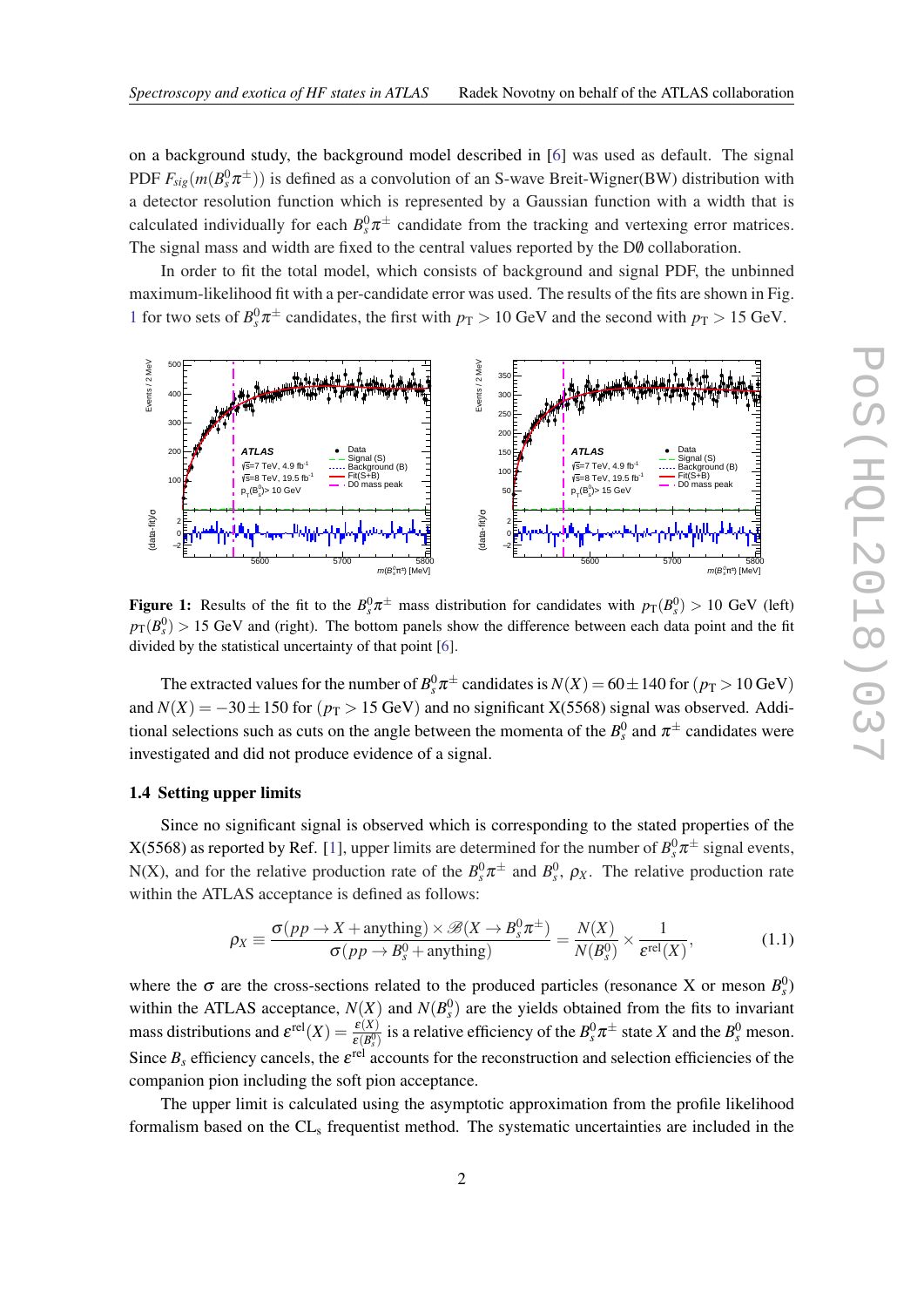method and systematics effects on  $N(X)$  accounts for uncertainties: of D0 measurement of  $m_X$  and  $\Gamma_X$ ; the background model, estimated by replacing the default model by a seventh-order Chebyshev polynomial; the model of the X resonance, where the default model that assumes  $X$  to have no spin is replaced by a BW P-wave resonance form; and the detector resolution with the default per-candidate mass resolution model replaced by the sum of three Gaussian functions with a common mean. The extracted upper limits at 95% C.L. are  $N(X) < 382$  for  $p_T(B_s^0) > 10$  GeV and  $N(X)$  < 356 for  $p_T(B_s^0)$  > 15 GeV, respectively.

To extract the upper limits on  $\rho_X$ , the same systematic effects are included with two additional contributions which account for  $\varepsilon^{\text{rel}}$  and  $N(B_s^0)$  uncertainties. These are included into the CL<sub>s</sub> method as additional Gaussian constraints. The resulting upper limits at 95% C.L. are  $\rho_X < 0.015$ for  $p_T(B_s^0) > 10$  GeV and  $\rho_X < 0.016$  for  $p_T(B_s^0) > 15$  GeV, respectively.



Figure 2: Upper limits on  $\rho_X$  at 95% CL (black squares connected by line) at different masses of a hypothetical resonant state *X* decaying to  $B_s^0 \pi^{\pm}$ , for events with  $p_T(B_s^0) > 10$  GeV. The values include systematic uncertainties. The expected (central black dot-dashed line) 95% CL upper limits with  $\pm 1\sigma$  (green) and  $\pm 2\sigma$ (yellow) uncertainty bands on  $\rho_X$  are shown as functions of the  $B_s^0 \pi^{\pm}$  mass [\[6](#page-6-0)].

A hypothesis test is performed for the presence of a  $B_s^0\pi^\pm$  peak for every 5 MeV step in its mass from 5550 to 5700 MeV, with assumption of resonant state described by S-wave BW distribution with BW width of 21.9 MeV and  $p_T(B_s^0) > 10$  GeV. The mass dependence of resolution and  $\varepsilon^{\text{rel}}$ function is included as well as all systematics effects except X(5568) mass uncertainty. The results are shown in Fig. 2 and are within  $\pm 1\sigma$  of the background only model.

## 2. Excited  $B_c^{\pm}$  Meson

### 2.1 Introduction

The  $B_c^{\pm}$  meson was first observed by the CDF experiment in the semileptonic decay mode [[8](#page-6-0)] and since then several searches for its excited state were performed. Since the spectrum and properties of the  $B_c^{\pm}$  family are predicted by nonrelativistic potential models, perturbative QCD and lattice calculations, any measurement of its excited state would provide tests of the predictions of these models and give useful information on the strong interaction potential.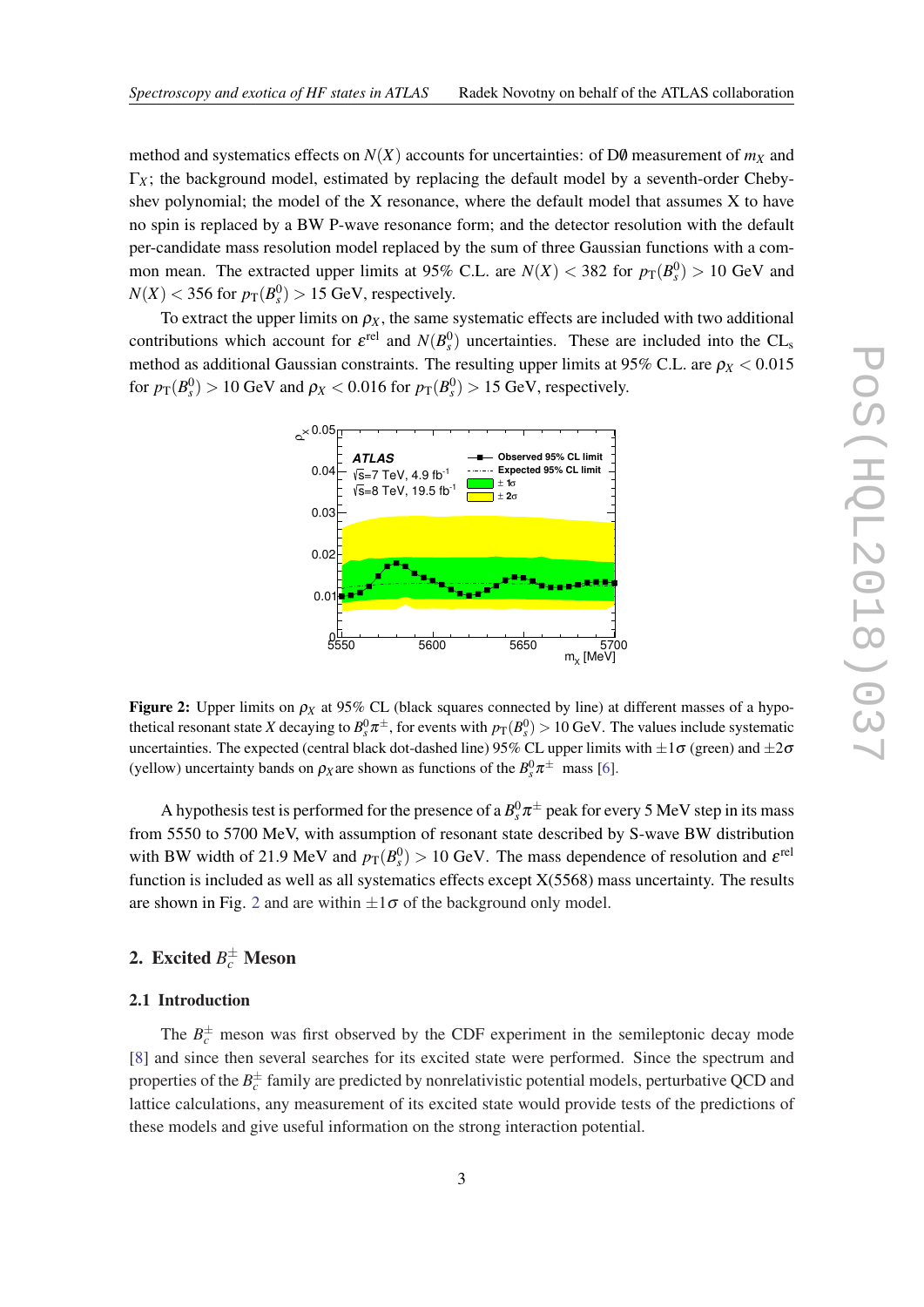The search for excited states of the  $B_c^{\pm}$  with the ATLAS detector was performed through its hadronic transition to the ground state, with the latter detected in the decay  $B_c^{\pm} \to J/\psi \pi^{\pm}$  [[9](#page-6-0)]. The second S-wave state,  $B_c^{\pm}(2S)$ , is predicted to have a mass in the range of 6835 – 6917 MeV and to have pseudoscalar  $(0^-)$  and vector  $(1^-)$  spin states that are predicted to differ in mass by about 20−50 MeV.

#### 2.2 Data and candidate selection

This study uses *pp* collision data with  $\sqrt{s} = 7$  TeV collected in 2011 and  $\sqrt{s} = 8$  TeV collected in 2012 with integral luminosity of 4.9 fb<sup>-1</sup> and 19.2 fb<sup>-1</sup>, respectively. Due to the different centre-of-mass energies and the number of simultaneous  $pp$  interactions per bunch crossing, the  $B_c^{\pm}$ selection criteria are optimized separately for 7 and 8 TeV data using the corresponding MC samples. The performed analysis is using variable  $Q = m(B_c^{\pm} \pi \pi) - m(B_c^{\pm}) - 2m(\pi^{\pm})$ , where  $m(B_c^{\pm})$ and  $m(B_c^{\pm}\pi\pi)$  are the offline reconstructed invariant masses of selected candidates and the  $m(\pi^{\pm})$  is the mass of charged pion. This technique helps the analysis significantly by improving resolution.

The first step in the analysis is the  $J/\psi$  candidate selection, where the muon tracks are fit to a common vertex where the  $p<sub>T</sub>$  of higher- $p<sub>T</sub>$  muon candidate is required to be above 6 GeV and  $p<sub>T</sub>$ of lower- $p_T$  muon candidate is required to be above 4 GeV. Only di-muon candidates in range of  $\pm 3\sigma$  around the world average  $J/\psi$  mass are then used for the analysis. √

The  $B_c^{\pm}$  selection was optimized using MC events to maximize the *S*/  $\sqrt{S+B}$  ratio. The  $B_c^{\pm}$ candidates are reconstructed by fitting two muon tracks from the  $J/\psi$  candidate together with a pion candidate track to a common vertex, where the  $p<sub>T</sub>$  of pion candidate is required to be larger than 4 GeV. The vertex fit of  $J/\psi\pi$  must have  $\chi^2/\text{d.o.f.} < 2$  for 7 TeV and  $\chi^2/\text{d.o.f.} < 1.5$  for 8 TeV. The  $p_{\text{T}}$  of the  $B_c^{\pm}$  must be larger than 15 and 18 GeV for 7 and 8 GeV, respectively.

The invariant mass distribution of  $B_c^{\pm}$  candidates is fitted using unbinned maximum likelihood fit, with a Gaussian function modeling the signal and an exponential function modeling the background shape, where the fit result is shown in Fig. 3.



Figure 3: Invariant mass distributions of the reconstructed  $B_c^{\pm} \to J/\psi \pi$  candidates in 7 TeV data (left) and in 8 TeV data (right). The data are represented by the points with error bars (statistical only). The solid line is the projection of the results of the unbinned maximum likelihood fit to all candidates in the mass range 5620−6820 MeV. The dashed line is the projection of the background component of the same fit [[9\]](#page-6-0).

The candidates within  $\pm 3\sigma$  of the fitted  $B_c^{\pm}$  mass are then used for further analysis and are combined with two-pion candidate tracks associated with the corresponding primary vertex. The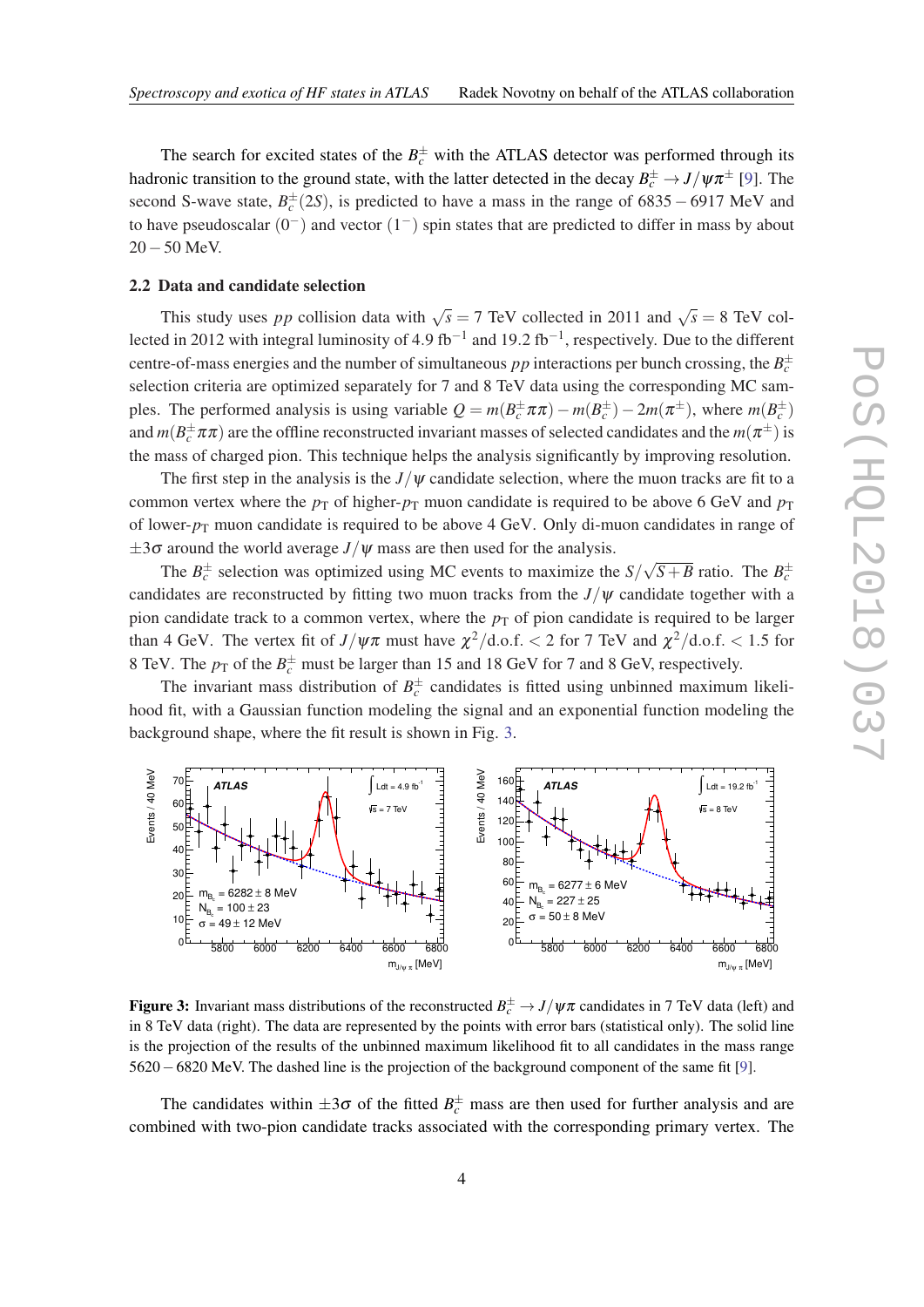$p<sub>T</sub>$  of each pion candidate must be larger than 400 MeV. All selected tracks are then refitted simultaneously with decay topology constraints and only the candidate with best  $\chi^2$  is considered in each event. Detailed description of the selection can be found in Ref. [\[9\]](#page-6-0).

### **2.3**  $B_c^{\pm}(2S)$  Fit

For the selected candidates, the mass difference distribution was fit using maximum likelihood fit and right-charge combinations. The wrong-charge combination were kept for the comparison with the combinatorial background shape in the right-charge combinations. The signal shape is modelled by a Gaussian function and for the background the third-order polynomial was used. The background shape resulting from the fit is verified to be consistent with the wrong-charge combinations (which are not used to constrain the model in the right-charge fit). The resulting mass difference distribution is shown in Fig. 4. The extracted parameters with statistical uncertainty only are  $Q = 288.2 \pm 5.1$  MeV, yield  $22 \pm 6$  and Gaussian width  $18.2 \pm 3.8$  MeV for the 7 TeV data and  $Q = 288.4 \pm 4.8$  MeV, yield  $35 \pm 13$  and Gaussian width  $17.0 \pm 4.0$  MeV for the 8 TeV data.



Figure 4: The distribution for the right-charge combinations (points with error bars) and for the same (wrong) pion charge combinations (shaded histogram) in 7 TeV data (left) and in 8 TeV data (right). The wrong-charge combinations are normalized to the same yield as the right-charge background. The solid line is the projection of the results of the unbinned maximum likelihood fit to all candidates in the range 0−700 MeV. The dashed line is the projection of the background component of the same fit [[9\]](#page-6-0).

For the systematic uncertainties, alternative background and signal functions were used. A BW contribution was tested in convolution with the Gaussian function and the impact was found to be negligible, implying that the natural width of the structure is small relative to the detector resolution. The uncertainty on the position of the peak is dominated by the fitting procedure and is estimated to be about 3.6 MeV. Other systematic effects accounts for the effects of the mass bias in the selection of the candidate with the best  $\chi^2$  of the vertex, uncertainty on the pion momentum scale and the residual uncertainty from the  $B_c^{\pm}$  candidate mass in the mass difference distribution. The total averaged systematic uncertainty propagated to the mass value of the new resonance is approximately 4.1 MeV.

### 2.4 Significance

In order to establish the significance of the observation, pseudoexperiments with large number of background only mass difference distributions are generated. Parameters of the generation are